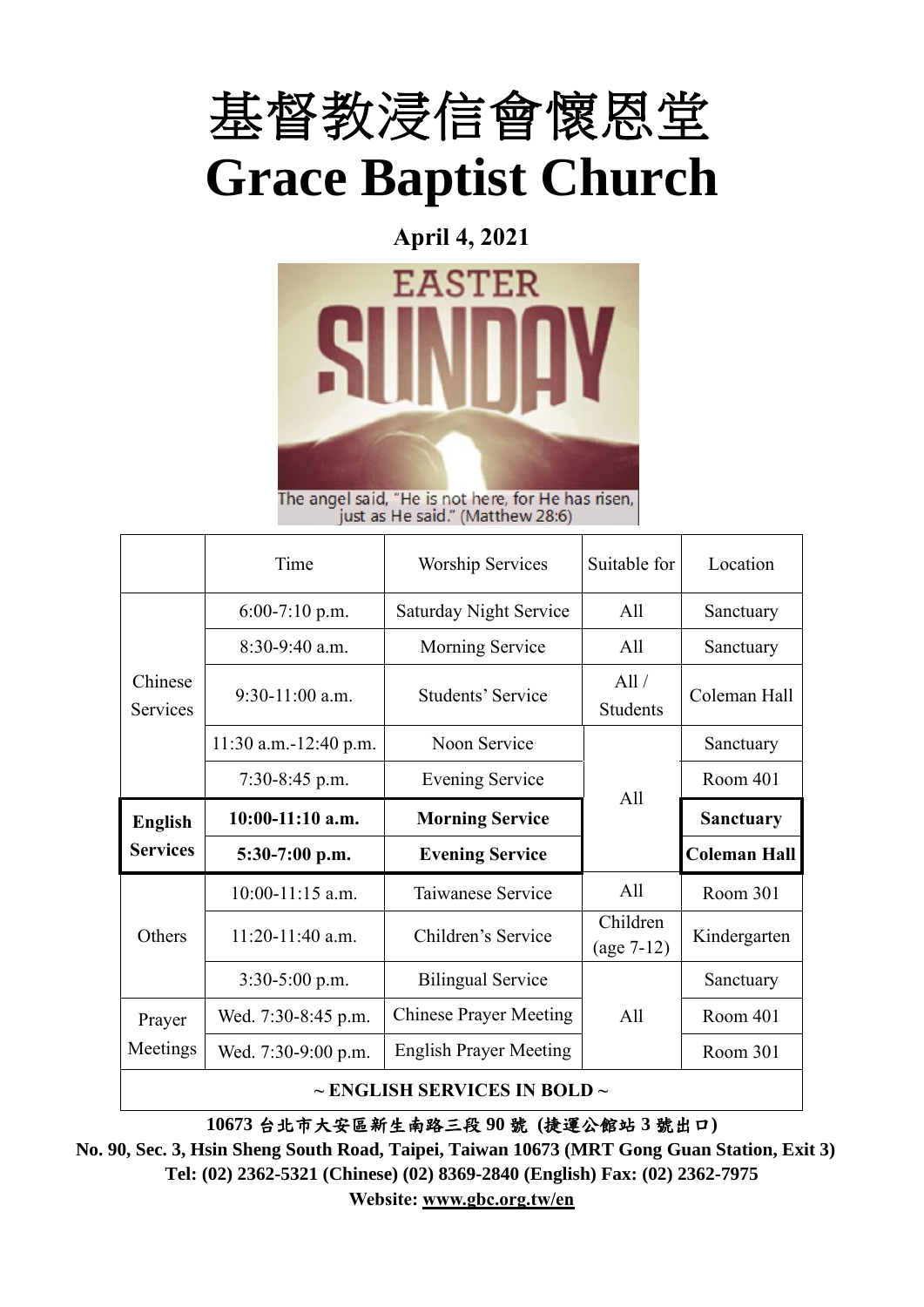#### **Welcome to Grace Baptist Church English Congregation. Thank you for choosing to worship with us and celebrate the glory of our Lord.**

|                                                     | Morning Worship Service - 10:00 a.m.                                            |                                             |
|-----------------------------------------------------|---------------------------------------------------------------------------------|---------------------------------------------|
|                                                     | Easter Sunday, April 4, 2021 (Sanctuary)                                        |                                             |
| Prelude<br>Greeting/Prayer                          |                                                                                 | Serena Chang<br>Michael Huang               |
| Worship through Music                               | "Christ the Lord Is Risen Today" - #270<br>"Christ Arose" -#273                 |                                             |
| Pastoral Prayer                                     |                                                                                 | Pastor Nick Brideson                        |
| Worship through Music                               | "Because He Lives" -#449<br>"I Will Sing of My Redeemer" -#285                  | Michael Huang                               |
| <b>Offertory Prayer</b>                             |                                                                                 | Ross Hohl                                   |
| Tithes and Offerings                                |                                                                                 |                                             |
| Doxology                                            |                                                                                 |                                             |
| Pray for Our Church (Announcements)                 | John 20:1-9                                                                     | Minister Priscilla Liao                     |
| <b>Scripture Reading</b><br>Message                 | The Resurrection of Jesus                                                       | Pastor Nick Brideson                        |
| <b>Response Song</b>                                | "Blessed Assurance, Jesus Is Mine" -#446                                        |                                             |
| Benediction                                         |                                                                                 |                                             |
| Welcome                                             |                                                                                 |                                             |
| <b>Closing Song</b>                                 | "As the Lord Is with Us"                                                        | Michael Huang                               |
| Postlude                                            |                                                                                 | Serena Chang                                |
|                                                     | Evening Worship Service - 5:30 p.m.<br>Easter Sunday, April 4, 2021 (Sanctuary) |                                             |
| Prelude                                             | "Low in the Grave He Lay"                                                       | Organ & Piano                               |
| Greeting/Prayer                                     |                                                                                 | <b>Pastor Nick Brideson</b>                 |
| Worship through Music                               | "Christ the Lord Is Risen Today" $-$ #270                                       | Michael Huang/Congregation                  |
| Worship through Music                               | "The Power of the Cross" - #232                                                 |                                             |
| <b>Offertory Prayer</b>                             |                                                                                 | Josh Affleck                                |
| Tithes and Offerings/ Special Music "Christ Arose!" |                                                                                 | Handbell Choir                              |
| <b>Scripture Reading</b>                            | 2 Corinthians 5:14-15,17                                                        | Minister Priscilla Liao                     |
| <b>Choir Presentation</b>                           | <b>One Sacrifice</b>                                                            | <b>Adult Choir</b>                          |
| Closing Words                                       |                                                                                 | Pastor Nick Brideson                        |
| <b>Response Song</b>                                | "Because He Lives" - #449                                                       | Michael Huang/Congregation                  |
|                                                     |                                                                                 | Pastor Nick Brideson                        |
|                                                     |                                                                                 |                                             |
|                                                     |                                                                                 |                                             |
| <b>Benediction</b><br><b>Closing Song</b>           | "Amazing Grace"                                                                 |                                             |
| postlude                                            | "Crown Him with Many Crowns"                                                    | Michael Huang/Congregation<br>Organ & Piano |
|                                                     |                                                                                 |                                             |

**Our Vision Is to Spread the Gospel**

To achieve this, we aim:

- To become a house of prayer<br>• Through prayer to build the l
- $\bullet$  Through prayer, to build the body of Christ
- ⚫ From the body, to do the work of pmission in Taipei, Taiwan, and neighboring countries *"but you will receive power when the Holy Spirit has come upon you; and you shall be My witnesses both in Jerusalem, and in all Judea and Samaria, and even to the remotest part of the earth." -* Acts 1:8 (NASB)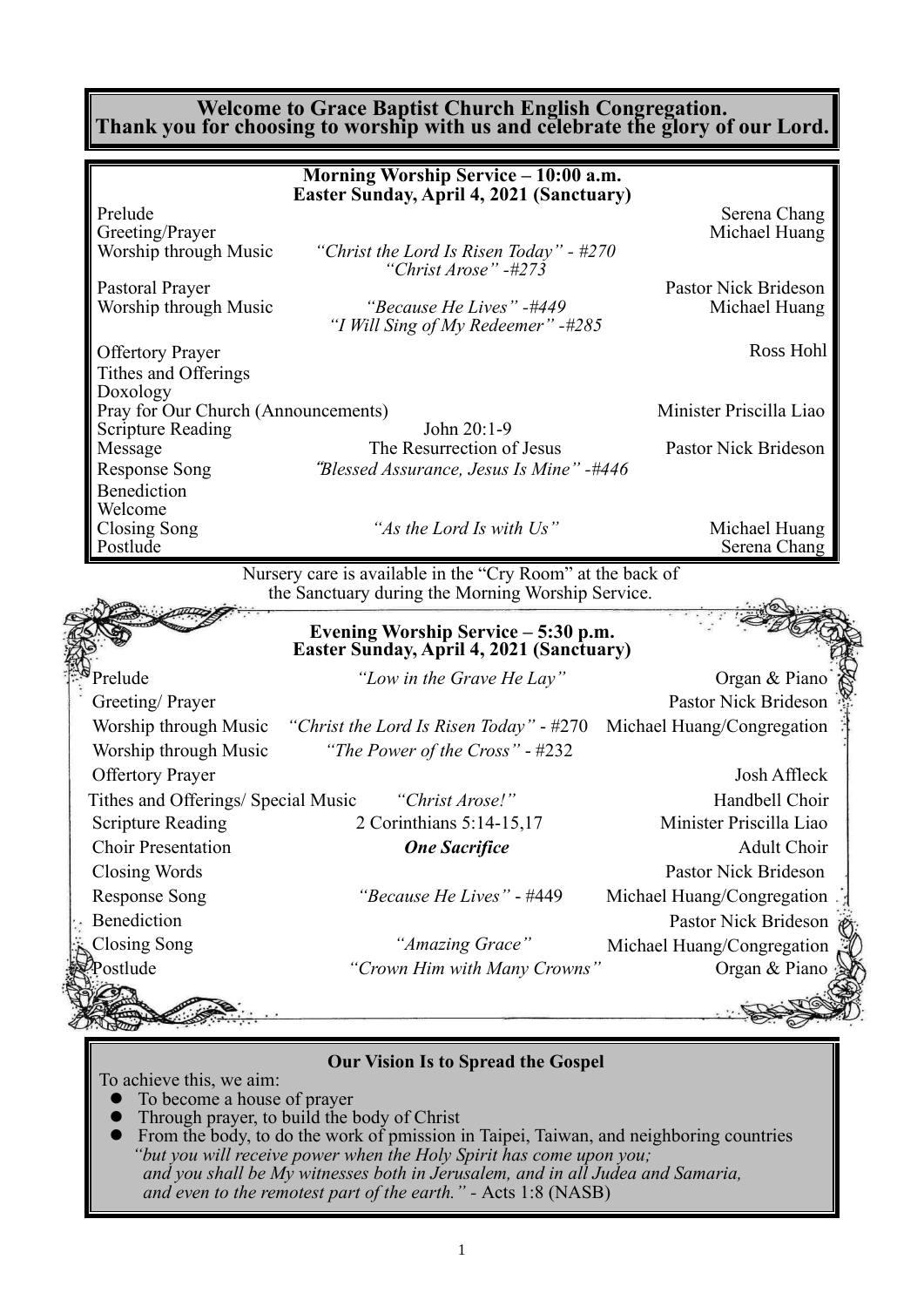# **Morning Sermon Topic: The Resurrection of Jesus Scripture: John 20:1-9**

#### **Speaker: Pastor Nick Brideson April 4, 2021**

#### **Morning Scripture: John 20:1-9 (NASB)**

<sup>1</sup> Now on the first day of the week Mary Magdalene came early to the tomb, while it was still dark, and saw the stone already taken away from the tomb.  $2$  So she ran and came to Simon Peter and to the other disciple whom Jesus loved, and said to them, "They have taken away the Lord out of the tomb, and we do not know where they have laid Him."<sup>3</sup> So Peter and the other disciple went forth, and they were going to the tomb. <sup>4</sup> The two were running together; and the other disciple ran ahead faster than Peter and came to the tomb first;  $<sup>5</sup>$  and stooping</sup> and looking in, he saw the linen wrappings lying there; but he did not go in. <sup>6</sup> And so Simon Peter also came , following him, and entered the tomb; and he saw the linen wrappings lying there, <sup>7</sup> and the face-cloth which had been on His head, not lying with the linen wrappings, but rolled up in a place by itself. <sup>8</sup> So the other disciple who had first come to the tomb then also entered, and he saw and believed. <sup>9</sup> For as yet they did not understand the Scripture, that He must rise again from the dead.

**Notes:**

# **Evening:** *One Sacrifice*

- **1. One Thousand Hosannas**
- **2. The True Passover Lamb**
- **3. Alone He Prays**
- **4. The Way of the Lamb**
- **5. One Sacrifice**
- **6. Closing Meditation**
- **7. Risen One**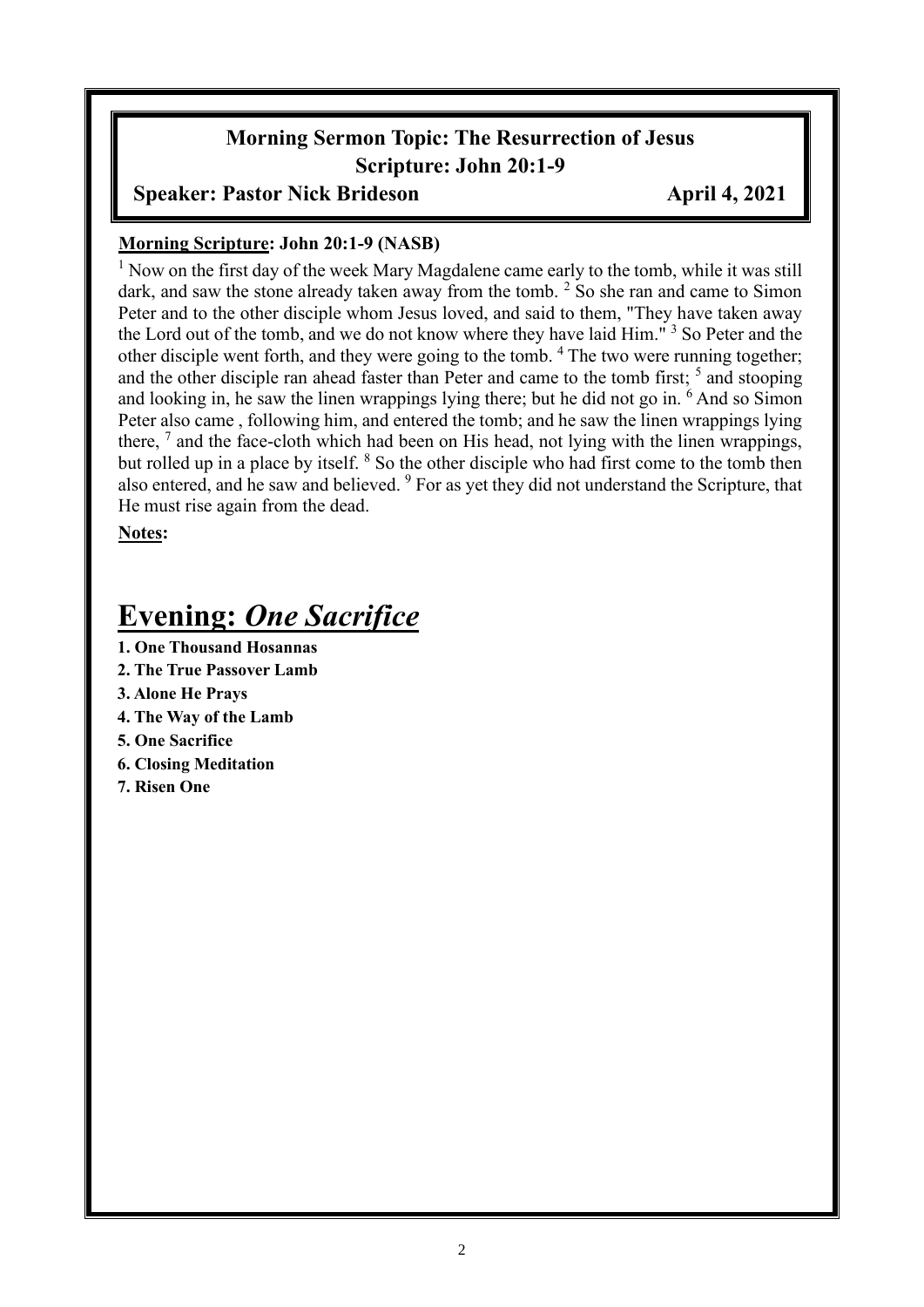### **Wednesday Night Prayer Meeting**

*"My house shall be called a house of prayer" (Matthew 21:13)*

Let us be a church of prayer. Come and pray with brothers and sisters in Christ 7:30 - 9:00 p.m. every Wednesday in Room 301. Go directly to the physical Prayer Meeting or email Minister Priscilla (priscilla@gbc.org.tw) for how to join the Zoom Prayer Meeting. Email prayer requests to Minister Priscilla.

Prayer Focus for this coming Wednesday: *Caring/Healing/Families*

# **Child Dedication**

*"Children are a heritage from the LORD, offspring a reward from him.* (Psalm 127:3)



Child dedication will be held during the Morning Service on May 9. It is to dedicate children between the ages of 0-6 years old. Deadline for registration is **April 25**.

The dedication signifies the parents' acknowledgement of their child as a gift from God and their role as a caretaker by God's grace. It also represents the

parents' commitment to raising their child according to God's Word and His Way in a Christian home and a church family. Through the dedication, the parents and the church family also pray for God's blessings to be showered upon the child and ask God to guide and guard the child's life. Any Christian family with at least one of the parents being a Christian and who has been regularly attending GBC is welcome to register and dedicate their child.

Please email SueJenny Hsu [\(suejenny@gbc.org.tw\)](mailto:suejenny@gbc.org.tw) to register with the following information:

- 1. Parent(s)' names, cell phone number, email address
- 2. Child's name, gender, date of birth

# **Blood Donation on April 25**

Those of us blessed with good health, please come and help others by donating blood on April 25:

**When/Where:**

9:00 a.m.–5:00 p.m.in front of GBC

#### **Requirements:**

- **\*** Between 17 and 65 years old
- \* Bring your ID/ARC
- \* Not had hepatitis in the last 12 years
- \* Not pregnant

# **2021 Vacation Bible School - Volunteers Needed**



*"CONCRETE & CRANES - Building on the Love of Jesus"* **VBS camp:** 9:00 a.m. – 12:00 noon from July 12 to 16 (Morning session ONLY) For children:  $2nd \sim 7$ th grade after the summer vacation this year **Family Day:** July 17 (Family Day is from 9:00 to 10:30 a.m. followed by Tea Time starting at 10:30 a.m.)

#### *Volunteers Needed***:**

Our planning/training meetings are: April 18, May 16, June 13, June 27 and July 11 at 1:15 p.m. in Coleman Hall. If you would like to be a co-worker, please sign up at the meeting and join the future training meetings.

For more information, please contact VBS Director Nadia Chen at [vbs2021@gbc.org.tw](mailto:vbs2021@gbc.org.tw) or Minister Yalin Tseng at yalintseng@gbc.org.tw.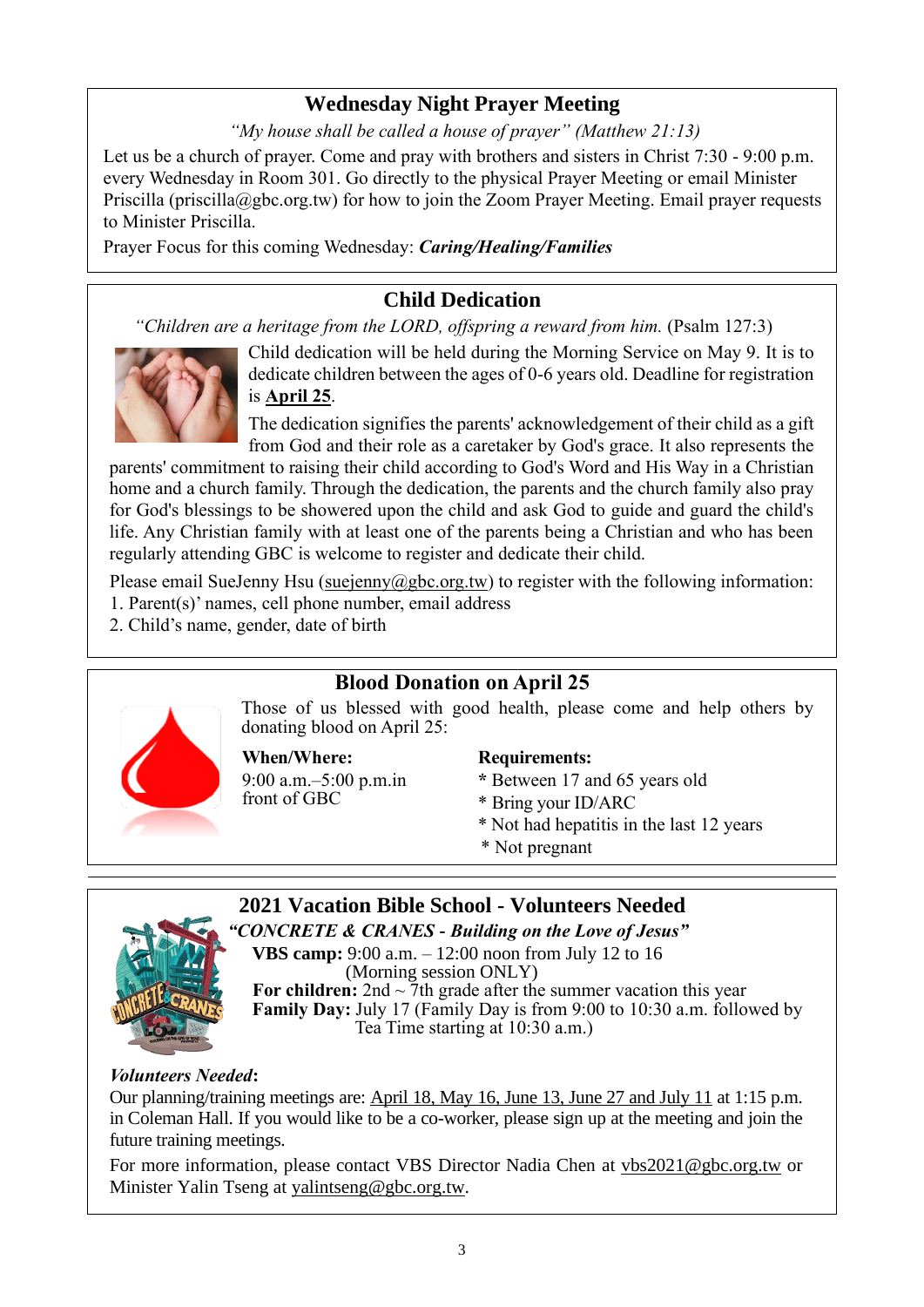

### **"One Sacrifice" - An Easter Presentation TODAY at 5:30 p.m. in the Sanctuary**

GBC English Choir invites you to be a part of this Easter Presentation *"One Sacrifice".* Please join us as we celebrate the joy and hope of His resurrection.



### **GBC Holiday Notice**

In order to take some much-needed time off and allow members to focus on family, GBC will be closed on April 5 for the Tomb-Sweeping Day holiday. All GBC activities will be cancelled then.

# **Next Lord's Supper: April 11**

Due to Easter events, GBC's Lord's supper in April will be held on April 11, instead of on the first Sunday.

# **Tax Receipts**

GBC church office will send out annual offering receipts for 2020 from April 1 to April 20.

#### **The Significance of the Cross Artwork**

Palm Sunday, March 28, marks the beginning of "Holy Week" or "Passion Week". The Bible records that when our Lord Jesus entered Jerusalem riding on a donkey, he was welcomed with glory and honor. The people held palm branches and greeted Jesus as king



(Mark 11:1-11; Luke 19:28-40; John 12:12- 19). That was the beginning. By the end of Passion Week, Jesus had been crucified and resurrected from the dead.

During Passion Week, ribbons of different colors will be hung on the cross standing at the front of GBC. Purple is for Palm Sunday (March 28), black for Good Friday (April 2), and white for Easter Sunday (April 4). Purple represents the king's sovereignty; black commemorates the suffering and death of our Lord; and white represents the salvation power of the cross by which our sins are cleansed.

Everyone is welcome to spend time around the cross to meditate and take pictures with it.

### **Chinese Congregation Announcements Highlights**

#### **\*\* All the events below are** *in Chinese***. See the weekly Chinese bulletins for details.**

#### **A. Intimacy Marriage Camp**

This camp focuses on helping the love between husband and wife to grow stronger during their lives. It will be held from May 22, 2021 (Saturday) 9:00 a.m. to May 23 (Sun) 3:00 p.m. Deadline for Registration is April 25.

#### **B. Young Career Ministry Seminar: "***Secret of the Unicorn***"**

This seminar will be held from 1:00 to 3:00 p.m. on Sunday April 11 in Coleman Hall. Eric Yang, the co-founder of TutorABC, is the speaker. He will introduce the importance of digital analysis with principals instead of regulations, using TutorABC as an example.

#### **C. Little Donkey Fellowship**

The next meeting is on April 10 from 10:00 a.m. till 12:00 noon in Room 401. The theme for that day is "*Lord, Send Me*"**.** We will learn about God's work of sending people. Also some activities are planned for participants to experience being a missionary. The speaker is from OMF International and we will pray for the refugee ministry. Contact Alice Chao at  $(02)2362-5321$  ext 129 or mission.as  $\omega$  gbc.org.tw if you need more information.

### **COVID-19 Precaution**

<sup>◼</sup> Wear a mask. Check temperature at the front door. Wash hands frequently.

- <sup>◼</sup> See a doctor and stay home if you have a fever and cough.
- <sup>◼</sup> No buffet-style food in groups/meetings inside GBC.
- <sup>◼</sup> Leaders of all meetings should keep an attendance record.
- <sup>◼</sup> Fill out the seating form when joining a worship service.
- <sup>◼</sup> Take your bulletin home or put it in boxes marked "Bulletin RECYLE".
- All people who arrive in Taiwan from overseas MUST self-quarantine for 14 days. During your quarantine, GBC welcomes you to join our worship via the Internet.

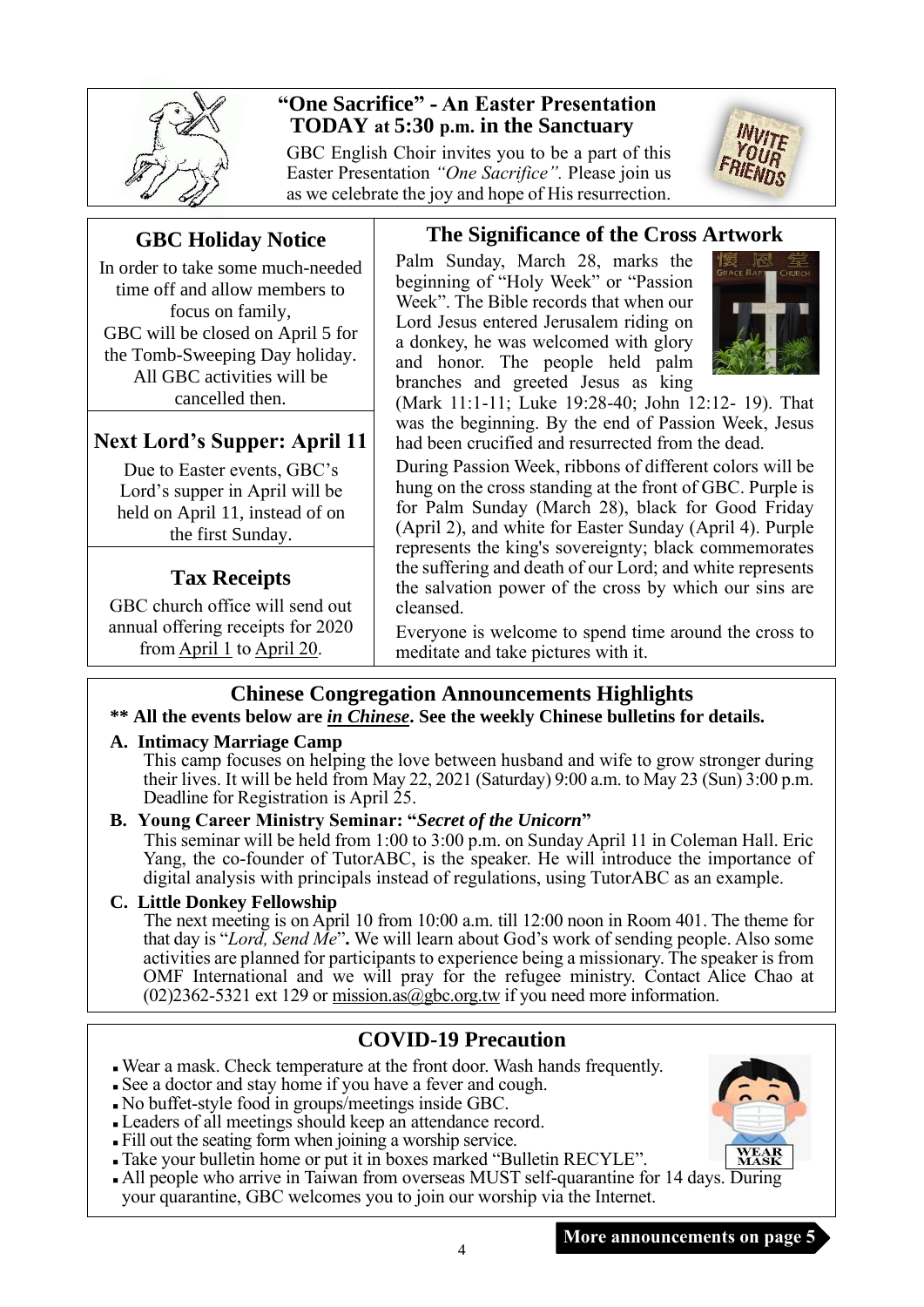#### **Mabuhay Fellowship**

Today, April 4, at 2 p.m. in Basement Room B05, the Mabuhay Fellowship will have a prayer meeting. All Tagalog-speaking nationals are welcome.

The Mabuhay Fellowship comprises Filipinos aiming to share God's love and light through worship, prayer, Bible study, fellowship, gospel sharing, and ministry.

- Young Adults Fellowship: Young Adults Fellowship is for young adults from the age of 20-35 to study God's Word and fellowship together on 1st and 3rd Saturdays from 4:30 to 6:00 p.m. in WanFu 22 (next to GBC building). Please join the Fellowship directly. Contact Minister Kevin Wang at kevin@gbc.org.tw if you need more information.
- $\blacksquare$  Orphanage Ministry: Meets 2<sup>nd</sup> and 4<sup>th</sup> Sundays in Room 403 at 1:00 p.m. and leaves GBC from the front door at 2:00 p.m. No training is required. Participants in this ministry must be registered members of GBC.
- **Evergreen Bilingual Fellowship:** Evergreen Fellowship meets every Saturday night from 6:00 to 8:00 p.m. in GBC. To join, please email: [wistlesliang@hotmail.com.](mailto:wistlesliang@hotmail.com)

■ Contact secretary SueJenny Hsu [\(suejenny@gbc.org.tw;](mailto:suejenny@gbc.org.tw) 2362-5321 ext 136) for the matters below:

- \* **Baptism:** GBC holds baptism services in the Sanctuary during the Evening Service from 5:30 p.m. on the last Sundays of January, April, July, and October. Our next baptism is on April 25.
- **Personal Information Changed?** If you want GBC to keep your updated information, such as a new phone number or new address, please provide us with your new information so that GBC can contact you or send you such things as birthday cards and offering receipts.
- **Marriage-Related Services:** GBC provides marriage-related services (counseling on marriage problems/questions, pre-marital counseling…..) for registered members.

|                                                                                                                                                                                                                                                                                                                                                                                                                                                                                                                                                        |                                                                                                                                                                                                                                                                                                                                                                                                                               | <b>English Congregation Leaders</b>                                                                                                                                                                                                                                                                                                                                                                                                                                                                      |                                                                                                                                                                                                                                                                                                                                                                                                          |                                                                                                                                                                                                                                                                                                                      |
|--------------------------------------------------------------------------------------------------------------------------------------------------------------------------------------------------------------------------------------------------------------------------------------------------------------------------------------------------------------------------------------------------------------------------------------------------------------------------------------------------------------------------------------------------------|-------------------------------------------------------------------------------------------------------------------------------------------------------------------------------------------------------------------------------------------------------------------------------------------------------------------------------------------------------------------------------------------------------------------------------|----------------------------------------------------------------------------------------------------------------------------------------------------------------------------------------------------------------------------------------------------------------------------------------------------------------------------------------------------------------------------------------------------------------------------------------------------------------------------------------------------------|----------------------------------------------------------------------------------------------------------------------------------------------------------------------------------------------------------------------------------------------------------------------------------------------------------------------------------------------------------------------------------------------------------|----------------------------------------------------------------------------------------------------------------------------------------------------------------------------------------------------------------------------------------------------------------------------------------------------------------------|
|                                                                                                                                                                                                                                                                                                                                                                                                                                                                                                                                                        |                                                                                                                                                                                                                                                                                                                                                                                                                               | English Pastor: Nick Brideson                                                                                                                                                                                                                                                                                                                                                                                                                                                                            |                                                                                                                                                                                                                                                                                                                                                                                                          |                                                                                                                                                                                                                                                                                                                      |
| <b>Pastor Nick Brideson</b>                                                                                                                                                                                                                                                                                                                                                                                                                                                                                                                            | Minister Priscilla Liao                                                                                                                                                                                                                                                                                                                                                                                                       |                                                                                                                                                                                                                                                                                                                                                                                                                                                                                                          | Minister Kevin Wang                                                                                                                                                                                                                                                                                                                                                                                      |                                                                                                                                                                                                                                                                                                                      |
| <b>Adult Education</b><br>/Mission                                                                                                                                                                                                                                                                                                                                                                                                                                                                                                                     | AM Worship                                                                                                                                                                                                                                                                                                                                                                                                                    | Children's<br>Education/Caring                                                                                                                                                                                                                                                                                                                                                                                                                                                                           | PM Worship                                                                                                                                                                                                                                                                                                                                                                                               | Youth/Fellowship                                                                                                                                                                                                                                                                                                     |
| <b>Adult Education</b><br>Nick Brideson<br>nick@gbc.org.tw<br><b>Foreign Mission:</b><br><b>Medical/Dental Team</b><br>Armand Lim<br>rmanlim@yahoo.com<br><b>VBS</b> Team<br>Priscilla Liao<br>priscilla@gbc.org.tw<br><b>Taiwan Mission:</b><br><b>TaiTung Team</b><br>Cherrie Gow Lim<br>cvgow@yahoo.com<br><b>Orphanage Ministry</b><br>Julie Chen<br>yuling0914@gmail.com<br><b>NTU Friday English</b><br><b>Conversation Group</b><br>Roy Treurnicht<br>roytreur@gmail.com<br><b>Ethiopian Students Group</b><br>Abex Tesfave<br>abex98@gmail.com | <b>Morning Music</b><br>Cherrie Gow Lim<br>cvgow@yahoo.com<br><b>Morning Greeters</b><br>Chien Ferng<br>cferng@gmail.com<br><b>Adult Choir</b><br><b>Hand Bell Choir</b><br>Juliet Jao<br>lenyinjao@gmail.com<br><b>Hallel Singers</b><br>Cherrie Gow Lim<br>cvgow@yahoo.com<br><b>Morning Fellowship Tea</b><br>Yuri Shih<br>yuchen phone@hotmail.com<br><b>Morning Multimedia</b><br>Vicky Lin<br>gbcmorningmedia@gmail.com | <b>Cryroom Children's</b><br><b>Care Ministry</b><br>Abby Tu<br>abbbytu@gmail.com<br><b>AWANA Preschool</b><br>Joanna Peng<br>Joanna1285@hotmail.com<br><b>AWANA Spark Group</b><br>Crystal Turner<br>elisayeh@yahoo.com<br><b>AWANA T&amp;T Group</b><br>Ming Lai<br>minglai $88$ @gmail.com<br><b>Prayer Ministry</b><br>Priscilla Liao<br>$priscilla(\partial gbc.org.tw)$<br><b>Hospital Visitation</b><br>Amanda Lou<br>lou.amanda@gmail.com<br><b>Small Groups</b><br>Women<br>General<br>Ministry | <b>Evening Music Team</b><br>Alex Chen<br>gbceworshipteam@gmail.com<br><b>Evening Greeters</b><br>Vicky Kuo<br>asiaglobe999@gmail.com<br><b>Evening Multimedia</b><br><b>Grant Burgess</b><br>grantburgess@live.co.za<br><b>Evening Tea / Baptism</b><br><b>Celebration Fellowship</b><br>Michelle Cheng<br>yealincheng@yahoo.com<br><b>Baptism Support</b><br>Aline Kao<br>$aline(\partial gbc.org.tw)$ | <b>Trinity Youth</b><br>(Grade 7 and<br>above)<br>Grant & Kirsten<br><b>Burgess</b><br>grantburgess@live.co.za<br><b>Mabuhay Fellowship</b><br>Ava Zamora<br>avazam@yahoo.com<br><b>Young Adults</b><br>Fellowship<br>Kevin Wang<br>kevin@gbc.org.tw<br><b>Small Groups</b><br>Youth<br><b>Students</b><br>Parenting |
| <b>Secretarial staff</b><br>SueJenny Hsu<br>suejenny@gbc.org.tw                                                                                                                                                                                                                                                                                                                                                                                                                                                                                        | Aline Kao<br>$aline(\partial gbc.org.tw)$                                                                                                                                                                                                                                                                                                                                                                                     | Deacon<br>Michael Huang<br>mhuang500@yahoo.com                                                                                                                                                                                                                                                                                                                                                                                                                                                           |                                                                                                                                                                                                                                                                                                                                                                                                          | <b>Alternate Deacon</b><br>Armand Lim<br>rmanlim@yahoo.com                                                                                                                                                                                                                                                           |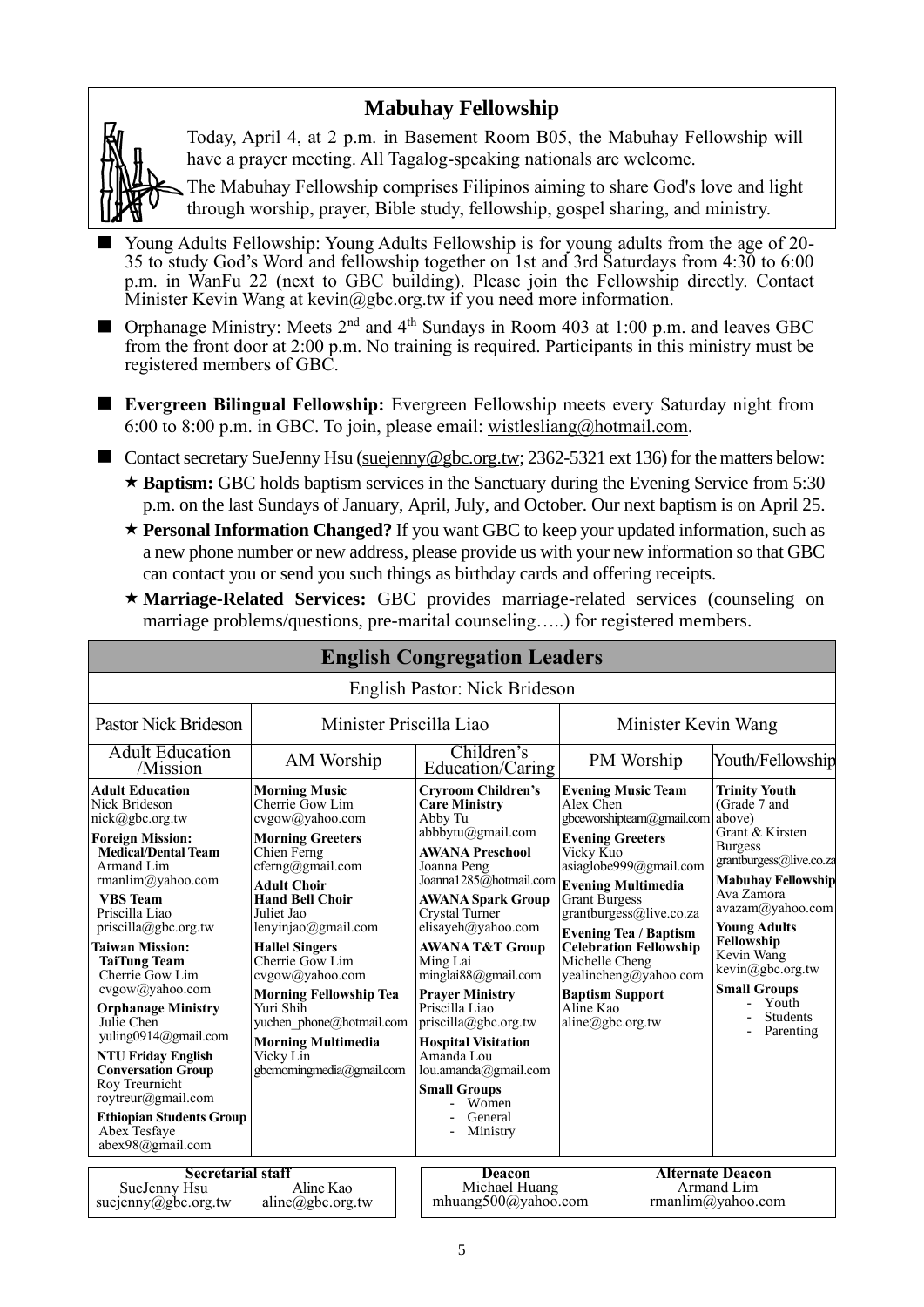| $\star\star$ Sunday School Information – Join a class directly $\star\star$ |                                                 |                                                     |  |
|-----------------------------------------------------------------------------|-------------------------------------------------|-----------------------------------------------------|--|
| <b>Class</b>                                                                |                                                 | Time & Room                                         |  |
| <b>Beginning Christian Life</b>                                             | take the stairs by the front desk, 2.5th floor. | To go to both the Calvary and Mount of Olive rooms: |  |
| Alpha – New and non-Christians                                              | $11:30$ a.m.                                    | <b>Calvary Room</b>                                 |  |
| Christianity 101 - required for baptism                                     | 11:30 a.m.                                      | Cancelled<br>Mount of Olives<br><b>TODAY</b>        |  |
|                                                                             | $9:00$ a.m.                                     | <b>Mount of Olives</b>                              |  |
|                                                                             |                                                 | Room B03 - in Bahasa                                |  |
|                                                                             |                                                 | Room B04                                            |  |
|                                                                             | $11:30$ a.m.                                    | Room B05                                            |  |
| <b>Bible Studies for Life</b>                                               |                                                 | WanFu 22A                                           |  |
|                                                                             |                                                 | Cancelled<br>WanFu 22C<br>TODAY                     |  |
|                                                                             | $2:30$ p.m.                                     | Room 305                                            |  |
|                                                                             | $4:00$ p.m.                                     | Room 305                                            |  |
| <b>Bible Interpretation</b>                                                 | $3:00$ p.m.                                     | Room 306                                            |  |
| <b>Youth: Gracde 7 and above</b>                                            |                                                 |                                                     |  |
| <b>Bible Studies for Life</b>                                               | 11:30 a.m.                                      | Room 405                                            |  |
| <b>Children</b>                                                             |                                                 |                                                     |  |
| Nursery - Age 3 and under                                                   | $11:20$ a.m. $-12:50$ p.m.                      | Kindergarten                                        |  |
| Preschool - Age 3 to 5                                                      | $11:40$ a.m. $-12:40$ p.m.                      | Room 403                                            |  |
| AWANA - Kindergarten $(\pm \text{m})$ to Grade 6                            | $11:30$ a.m. $-1:00$ p.m.                       | Rooms 401 / 404                                     |  |

| $\star \star$ Fellowships – Join a fellowship directly $\star \star$ |                                                    |            |
|----------------------------------------------------------------------|----------------------------------------------------|------------|
| Fellowship                                                           | Time                                               | Location   |
| Mabuhay                                                              | Sundays $2:00 - 4:00$ p.m.                         | <b>B05</b> |
| Young Adults $(20 - 35 \text{ y.o.})$                                | $1st$ & 3 <sup>rd</sup> Saturdays 4:30 - 6:00 p.m. | WanFu 22   |

|                          |                                                                                                                   | $\star\star$ Small Groups – Contact the leader to join $\star\star$ |                                                           |
|--------------------------|-------------------------------------------------------------------------------------------------------------------|---------------------------------------------------------------------|-----------------------------------------------------------|
| Type                     | <b>Name</b>                                                                                                       | Day/Time                                                            | <b>Location/Contact Emails</b>                            |
| <b>Students</b>          | NTU Friday English<br><b>Conversation Group</b>                                                                   | Friday<br>$12:20 - 1:10 \text{ pm}$                                 | <b>NTU</b><br>roytreur@gmail.com                          |
|                          | <b>International Students Group</b>                                                                               | Friday<br>$7:30 - 9:00 \text{ pm}$                                  | $\overline{\text{W}}$ anFu 22A<br>cesaledro57@gmail.com   |
| Language/<br>Nationality | <b>Ethiopian Students Group</b>                                                                                   | Sunday<br>$7:00 - 9:00$ pm                                          | Room 307<br>$abex98$ @gmail.com                           |
| Parenting                | Parenting Group                                                                                                   | $2nd$ & 4 <sup>th</sup> Sunday<br>$11:30$ am - $12:30$ pm           | GBC Room 402<br>rod syverson@hotmail.com                  |
|                          | Salt & Light                                                                                                      | Sunday<br>$1:30 - 3:00$ pm                                          | <b>GBC</b> Mount of Olives Room<br>paulhan2908@gmail.com  |
|                          | <b>Bilingual Interpretation Group</b>                                                                             | Sunday<br>$3:00 - 5:00$ pm                                          | GBC Room 303<br>cfindler@yahoo.com                        |
|                          | Crown of Beauty                                                                                                   | Saturday<br>$2:00 - 4:00$ pm                                        | <b>GBC</b> Mount of Olives Room<br>clemence4261@gmail.com |
| General                  | Thursday Night Bible<br>Study Group                                                                               | Thursday<br>$7:30 - 9:00$ pm                                        | GBC Room 301<br>rod syverson@hotmail.com                  |
|                          | NanGang Bible<br><b>Study Group</b>                                                                               | Friday<br>$7:00 - 9:30$ pm                                          | NanGang<br>sagitamaria@gmail.com                          |
|                          | YungHe Bible Study Group                                                                                          | Friday<br>$7:00 - 8:30$ pm                                          | YungHe<br>yedukondaluster@gmail.com                       |
|                          | HsinChu Bible Study Group                                                                                         | Friday<br>$7:30 - 8:45$ pm                                          | <b>HsinChu</b><br>rmanlim@yahoo.com                       |
| Ministry                 | <b>Hospital Visitation Group</b>                                                                                  | Thursday<br>$1:30 - 2:30$ pm                                        | Near GBC<br>lou.amanda@gmail.com                          |
|                          | If you are interested in starting a new group,<br>please contact Minister Priscilla Liao at priscilla@gbc.org.tw. |                                                                     |                                                           |